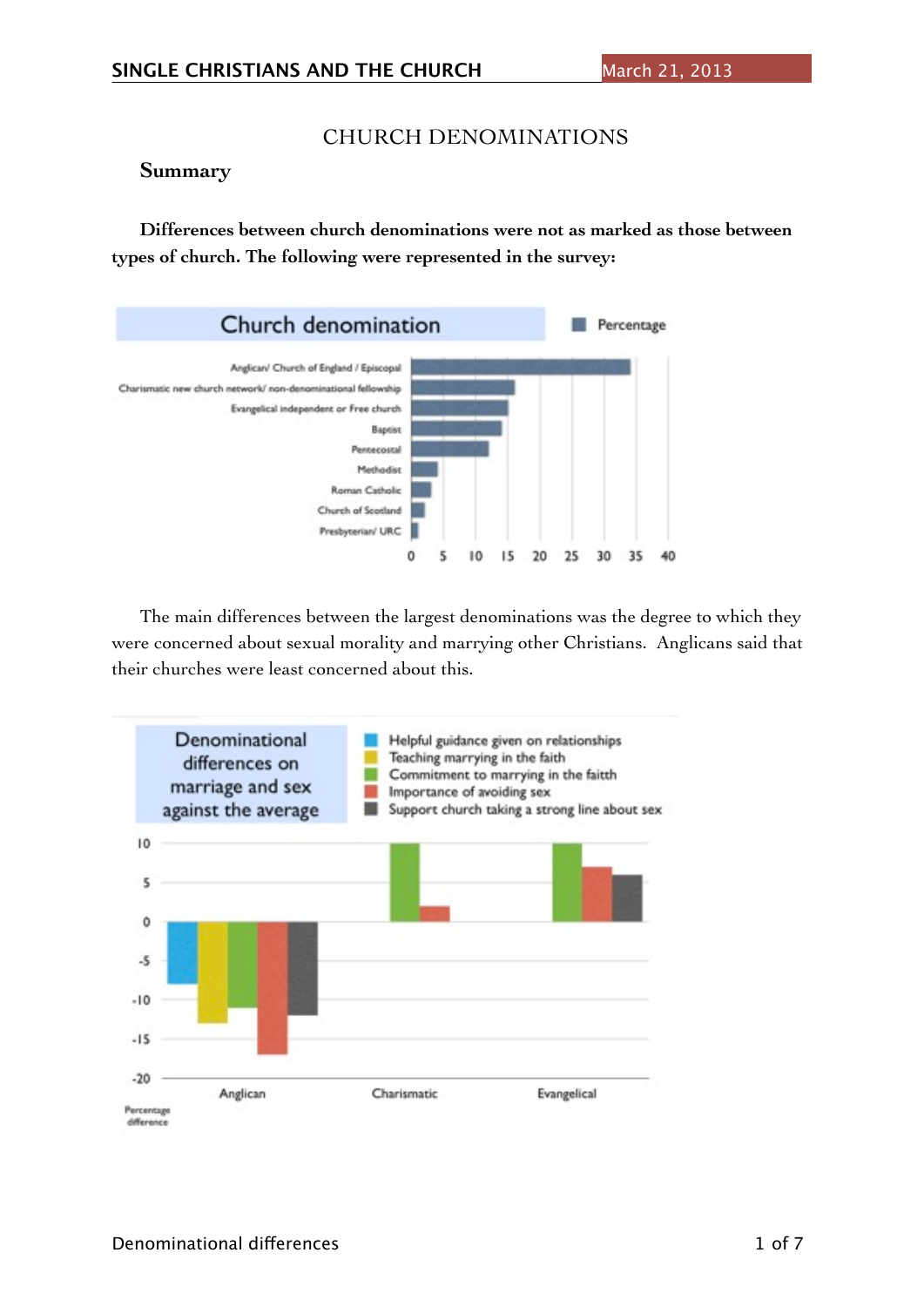## **Overview.**

A number of denominations were represented in the survey. In addition, 8% noted they were 'Other'.

| 34 %   | Anglican/ Church of England / Episcopal                      |
|--------|--------------------------------------------------------------|
| 16 %   | Charismatic new church network/non-denominational fellowship |
| 15 %   | Evangelical independent or Free church                       |
| $14\%$ | Baptist                                                      |
| $12\%$ | Pentecostal                                                  |
| $4\%$  | Methodist                                                    |
| $3\%$  | Roman Catholic                                               |
| $2\%$  | Church of Scotland                                           |
| $1\%$  | Presbyterian/ URC                                            |

The largest denominations in the survey were sequentially tested against all the others for differences. Although there were differences for the top three, no differences were found for the fourth, the Baptist church, compared to the average response. For reasons of resource the sequential testing was then agreed to be ended as the type of church was considered to be more important and interesting. The Anglican church, for example, contains within it many individual churches who would more closely associate themselves with other evangelical or charismatic churches.

The following differences were found:

#### **Members of the Anglican church:**

- More agreed than not that the ethos of the church is too feminine and not attractive to the average single man.
- There is less guidance from the church leader on relationships and issues of singleness.
- Although over half (52%) of all the members denominations say that they have heard their church leader say that Christians should marry only those that share their faith, this is 39% in the Anglican church.
- Being single members enjoy less the space and time to devote themselves to prayer (42%) than other denominations (51%).
- Anglicans are the most frequent daters; 46% rather than the rest 39% have dated quite often or a few times in the last year.
- They think that it is less likely they will meet a potential partner through church or church related events (55% compared to 60%),
- See more possibilities in pubs or clubs than others (41% compared to 33%)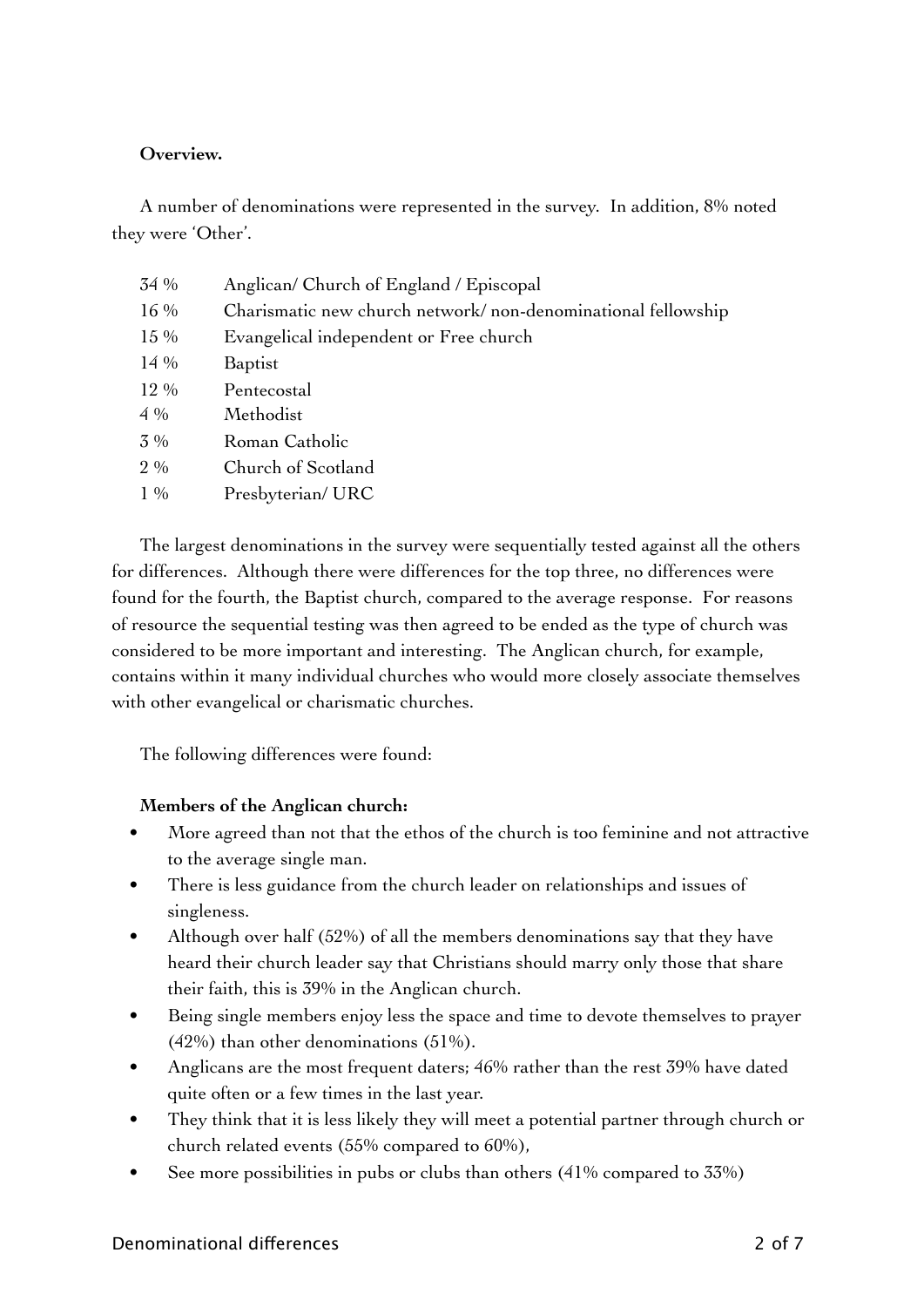- And fewer believe in leaving this part of their lives to God (25% compared to 34%).
- They are distinctive in being less interested in attending an event or conference to help raise awareness of singleness issues (24% compared to average 30%).

## **Members of the Charismatic churches:**

- socialise more with close friends at least once a week (56% compared to 45%)
- if single women, are more concerned about the gender imbalance affecting their chances of finding a husband (55% compared to 45%)
- have wanted to discuss singleness with one of their church leaders one to one more (10% more)
- are more interested in having counselling about singleness and relationships issues (32% compared to 26%)
- feel that their church could encourage single members more by having single leaders (43% compared to 29%)

Members of Anglican and Charismatic share one thing in common. They both socialise generally more than other denominations (respectively 45% and 50% compared to 35%).

#### **Marriage and sex**

Members of the three most attended churches showed differences in their statements about marriage and sex:

- Fewer than 5 in 10 Anglicans would never marry a non-Christian (49%), whereas the average is 6 in 10 (60%) and Charismatic and Evangelical independent churches are 7/10 (70%).
- Anglicans think it less of utmost importance to avoid sex before marriage (33%) compared to the average (50%) and Evangelical independent(52%) and Charismatic churches (57%). They are less fine that it belongs only in marriage (45%) compared to 52% average and 60% Charismatic.
- Members of the Anglican church are less supportive of the Church taking a strong and strict line against sex outside of and before marriage (27%) compared to average 39% and Evangelical independent 45%.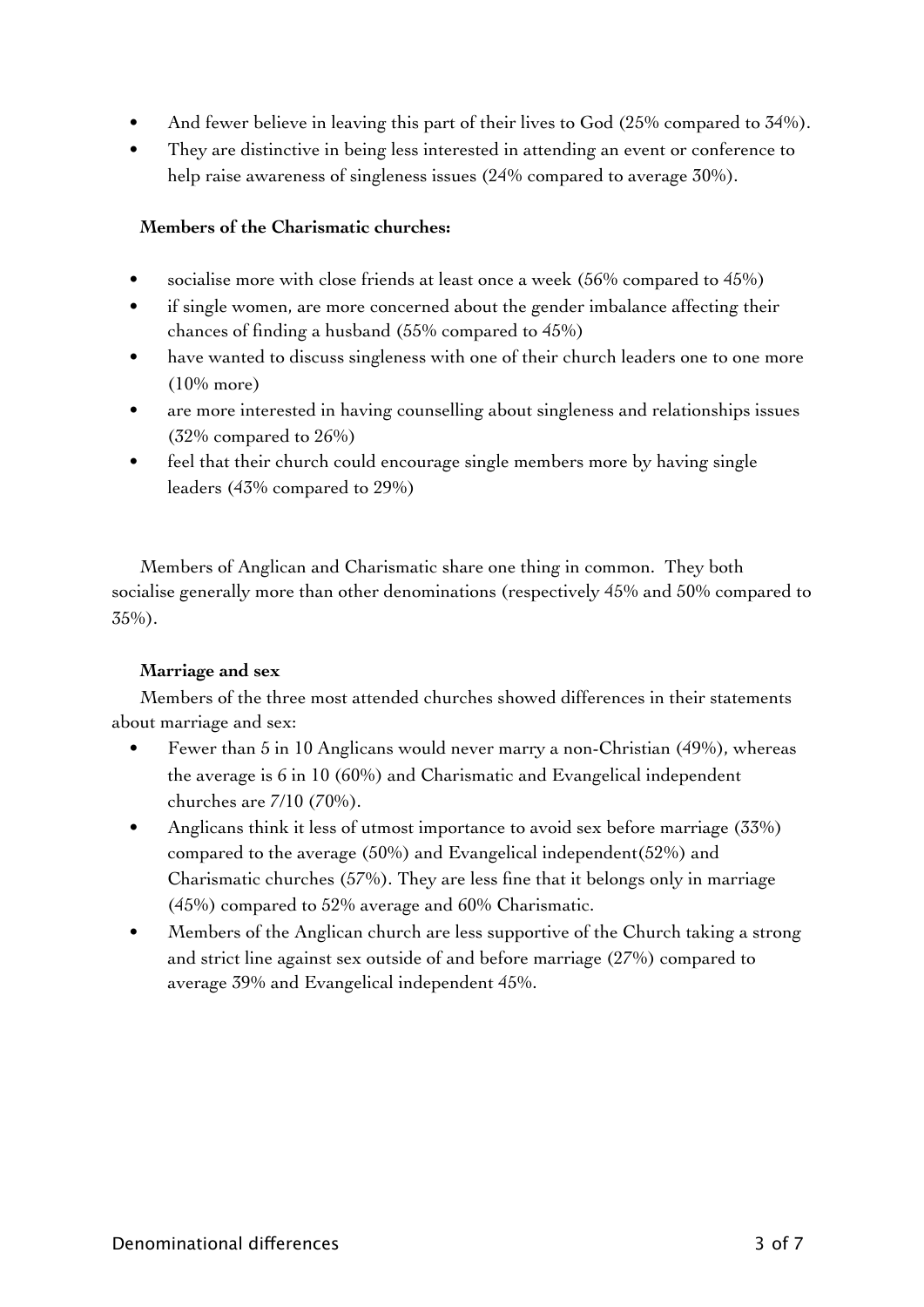# **DIFFERENCES BY DENOMINATION**

#### **Methodology**

All relationships presented below are derived from identified associations which are significant at the *P* < 0.001 level.

(Although *P* < 0.05 is the conventional level of significance employed in scientific research, a more stringent threshold was used in this study, in order to account for multiple testing. Applying this more stringent *P*-value threshold substantially reduces the amount of falsepositives reported from the data / information collected in this survey).

#### **The following statistically significant differences by type of church attended were identified (associations were tested for Anglican, Baptist, Charismatic new church, Evangelical Independent:**

• Acceptance by the church:

 The ethos of the church is too feminine, it is not very attractive to the average single man (Strongly agree / agree)

| Church Type         | %    |
|---------------------|------|
| Anglican            | 37.5 |
| All others          | 324  |
| (Positivity Rating) |      |
| Church Type         |      |

| Church Type | $\%$    |
|-------------|---------|
| Anglican    | 0.05    |
| All others  | $-0.03$ |

• How helpful do you find your church leader's advice on relationships and issues of singleness?

| They give very little guidance |      |
|--------------------------------|------|
| Church Type                    | %    |
| Anglican                       | 47.9 |
| All others                     | 40.6 |
|                                |      |

• Have you ever discussed singleness with one of your church leaders on a one to one basis?

| No, have never wanted to |   |
|--------------------------|---|
| Church Type              | ℅ |

|             | . .   |
|-------------|-------|
| Charismatic | -32 Z |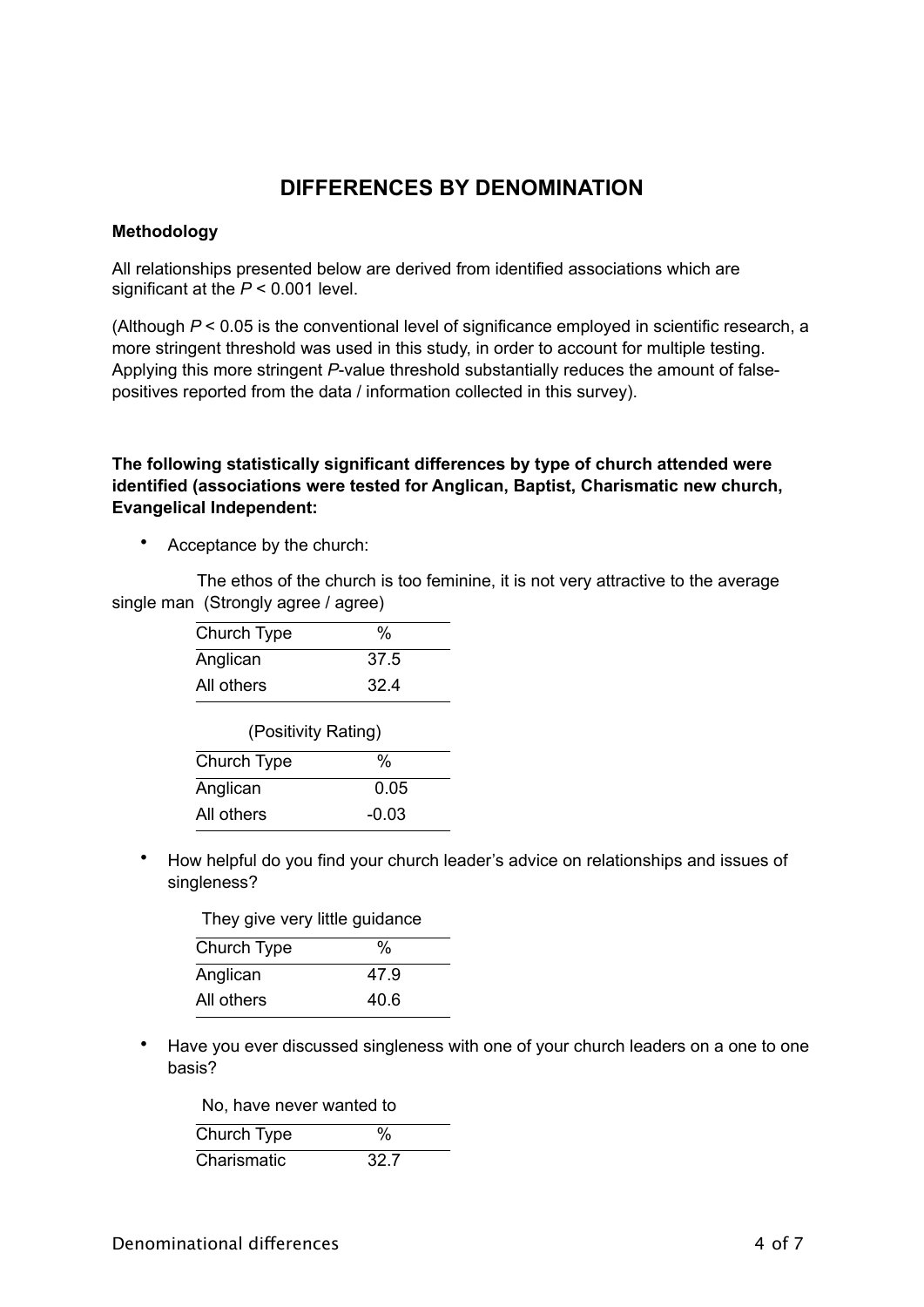All others 42.9

• Have you heard your church leader(s) teach that Christians should only marry those who share their faith?

| Yes, strongly |      |  |
|---------------|------|--|
| Church Type   | %    |  |
| Anglican      | 38.8 |  |
| All others    | 52.0 |  |

- Being single I enjoy:
	- The space and time to devote myself to faith/prayer

| Strongly agree/agree |      |  |
|----------------------|------|--|
| Church Type          | %    |  |
| Anglican             | 41.5 |  |
| All others           | 50.7 |  |

- Frequency of involvement in socialising / activities / hobbies:
	- Socialising with close friends

| Church Type | $\%$ |
|-------------|------|
| Charismatic | 56.4 |
| All others  | 45.3 |

- Socialising generally

At least once each week

| Church Type | %    |
|-------------|------|
| Anglican    | 44 8 |
| Charismatic | 49.5 |
| All others  | 35.2 |

- Frequency of dates:
	- I go on dates quite often / I have been on a few dates in the last year

| Church Type | %    |
|-------------|------|
| Anglican    | 45.6 |
| All others  | 38.9 |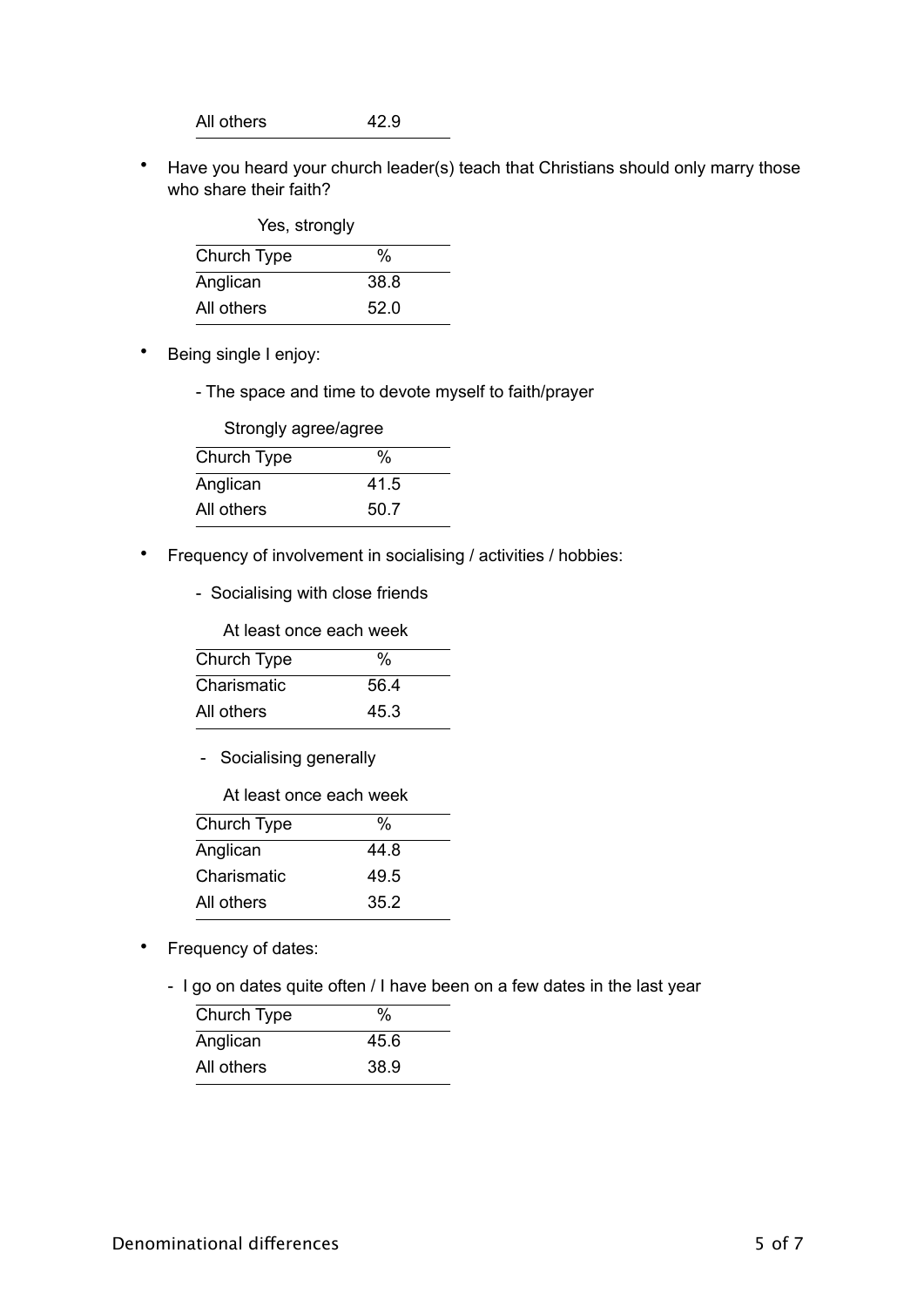- Best way to meet potential partners:
	- Through church and church related events

| Church Type | $\%$ |
|-------------|------|
| Anglican    | 54.9 |
| Charismatic | 68.9 |
| All others  | 59.8 |

- Going to pubs or clubs

| Church Type | %    |  |
|-------------|------|--|
| Anglican    | 412  |  |
| All others  | 33.4 |  |
|             |      |  |

- I believe in leaving this part of my life to God

| Church Type | $\%$ |
|-------------|------|
| Anglican    | 24.6 |
| All others  | 34.3 |

• Could there be any circumstances in which you would marry a non-Christian?

No, I can't see I would ever marry a non-Christian

| Church Type             | %    |
|-------------------------|------|
| Anglican                | 48.4 |
| Charismatic             | 69.4 |
| Evangelical Independent | 69.2 |
| All others              | 60 2 |
|                         |      |

• What is your view on sex before marriage?

Sex belongs only in marriage and I am fine with that

| Church Type | %    |
|-------------|------|
| Anglican    | 44.7 |
| Charismatic | 59.9 |
| All others  | 51.9 |

• How important is it to avoid sex before marriage for you, as a practising Christian?

| The most important             |      |
|--------------------------------|------|
| Church Type                    | %    |
| Anglican                       | 32.8 |
| Charismatic                    | 56.6 |
| <b>Evangelical Independent</b> | 52.2 |
| All others                     | 49.9 |